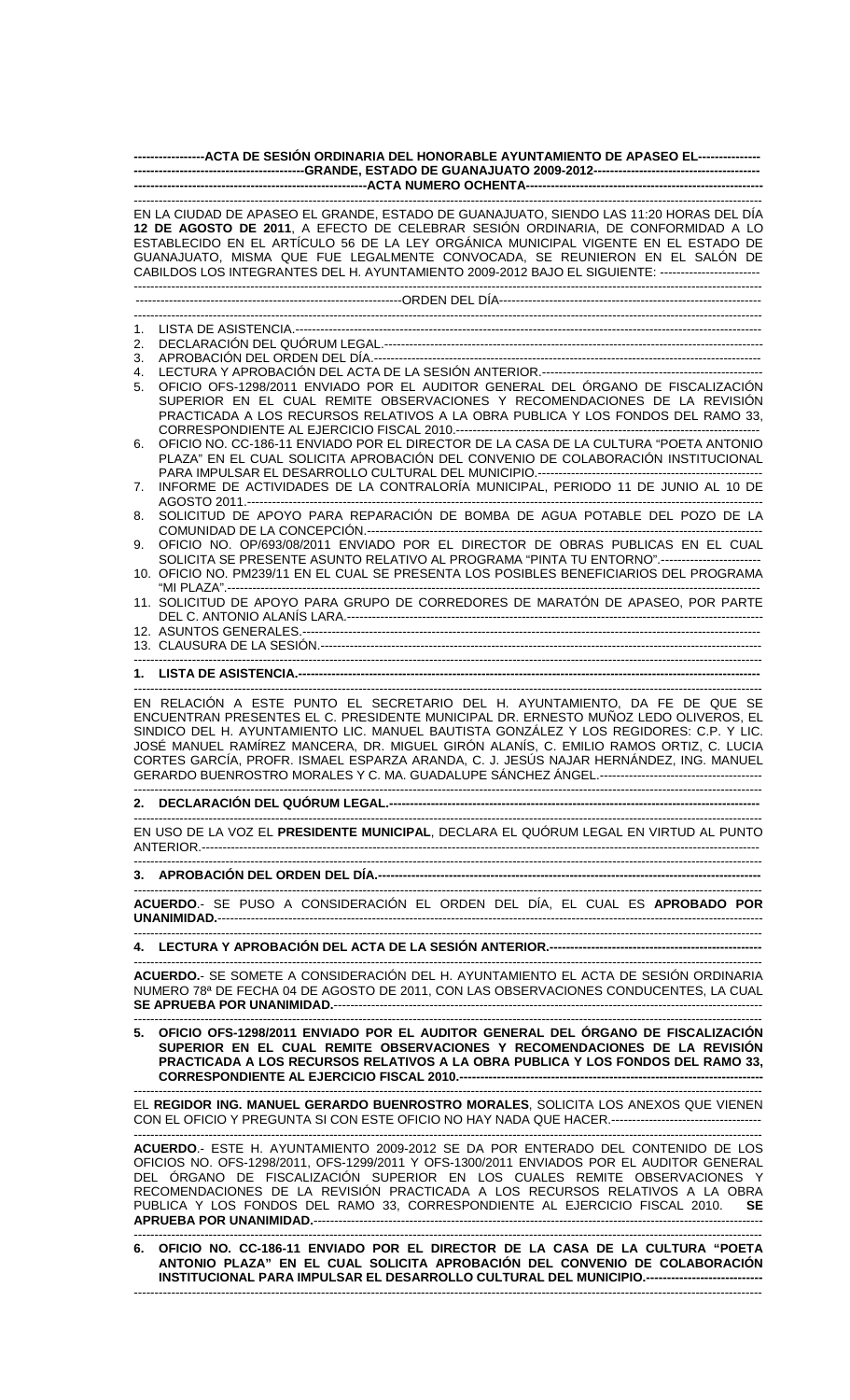EL **DIRECTOR DE LA CASA DE LA CULTURA "POETA ANTONIO PLAZA" ING. ALBERTO RICO ARELLANO**, DA UNA EXPLICACIÓN RELATIVA AL PUNTO.--------------------------------------------------------------------

------------------------------------------------------------------------------------------------------------------------------------------------------- **ACUERDO**.- SE AUTORIZA AL PRESIDENTE MUNICIPAL Y SECRETARIO DEL H. AYUNTAMIENTO PARA QUE FIRMEN EL CONVENIO DE COLABORACIÓN INSTITUCIONAL PARA IMPULSAR EL DESARROLLO CULTURAL DEL MUNICIPIO DE APASEO EL GRANDE, GTO., PARA EL EQUIPAMIENTO DE LA CASA DE LA CULTURA MUNICIPAL CON EL INSTITUTO ESTATAL DE LA CULTURA DEL ESTADO DE GUANAJUATO; ASÍ MISMO SE AUTORIZA QUE EL MUNICIPIO APORTE LA CANTIDAD DE HASTA \$40,000.00 (CUARENTA MIL PESOS 00/100M.N.). **SE APRUEBA POR UNANIMIDAD.**------------------------------------------------------------------

------------------------------------------------------------------------------------------------------------------------------------------------------- **7. INFORME DE ACTIVIDADES DE LA CONTRALORÍA MUNICIPAL, PERIODO 11 DE JUNIO AL 10 DE AGOSTO 2011.---------------------------------------------------------------------------------------------------------------------------** 

------------------------------------------------------------------------------------------------------------------------------------------------------- **ACUERDO**.- SE APRUEBA QUE EL INFORME DE ACTIVIDADES DE LA CONTRALORÍA MUNICIPAL, PERIODO 11 DE JUNIO AL 10 DE AGOSTO 2011 PASE A LA COMISIÓN DE HACIENDA, PATRIMONIO Y CUENTA PUBLICA PARA SU REVISIÓN. **SE APRUEBA POR UNANIMIDAD.**-------------------------------------------- -------------------------------------------------------------------------------------------------------------------------------------------------------

**8. SOLICITUD DE APOYO PARA REPARACIÓN DE BOMBA DE AGUA POTABLE DEL POZO DE LA COMUNIDAD DE LA CONCEPCIÓN.-------**

------------------------------------------------------------------------------------------------------------------------------------------------------- EL **REGIDOR C.P. Y LIC. JOSÉ MANUEL RAMÍREZ MANCERA**, SUGIERE QUE DE AQUÍ EN ADELANTE TODOS LOS QUE SOLICITEN APOYOS PARA POZOS DE LAS COMUNIDADES, INTERVENGA DIRECTAMENTE EL CMAPA EN SU ADMINISTRACIÓN.-------------------------------------------------------------------------

------------------------------------------------------------------------------------------------------------------------------------------------------- EL **REGIDOR ING. MANUEL GERARDO BUENROSTRO MORALES** OPINA QUE SE INVOLUCRE AL ORGANISMO CON LA COMUNIDAD INDEPENDIENTEMENTE DEL APOYO.----------------------------------------------

------------------------------------------------------------------------------------------------------------------------------------------------------- LA **REGIDORA C. LUCIA CORTES GARCÍA** HACE EL COMENTARIO DEL QUE EL CMAPA LES PUEDE SUGERIR EL PRESTADOR DEL SERVICIO Y CONSEGUIR MEJORES COTIZACIONES.------------------------------

------------------------------------------------------------------------------------------------------------------------------------------------------- EL **REGIDOR DR. MIGUEL GIRÓN ALANÍS**, MANIFIESTA QUE ESTA DE ACUERDO EN APOYAR PERO QUE EL OFICIO MENCIONE EL NOMBRE DE LA COMUNIDAD BENEFICIADA.------------------------------

------------------------------------------------------------------------------------------------------------------------------------------------------- **ACUERDO**.- SE APRUEBA APOYAR CON LA CANTIDAD DE \$ 10,620.00 (DIEZ MIL SEISCIENTOS VEINTE PESOS 00/100M.N.) AL COMITÉ DE AGUA POTABLE DE LA COMUNIDAD DE LA CONCEPCIÓN, CON LA CONDICIONANTE DE QUE LOS INTERESADOS PRESENTEN UN INFORME DE LA SITUACIÓN FINANCIERA ACTUAL ANTES DE RECIBIR APOYO Y SE GIREN INSTRUCCIONES AL COMITÉ DE AGUA POTABLE Y ALCANTARILLADO DE APASEO EL GRANDE, GTO. (CMAPA) PARA QUE SUPERVISE ESTOS TRABAJOS Y SE INVOLUCRE MAS EN LOS COMITÉS DE AGUA DE LAS COMUNIDADES. **SE APRUEBA POR UNANIMIDAD.---**

------------------------------------------------------------------------------------------------------------------------------------------------------- **9. OFICIO NO. OP/693/08/2011 ENVIADO POR EL DIRECTOR DE OBRAS PUBLICAS EN EL CUAL**  SOLICITA SE PRESENTE ASUNTO RELATIVO AL PROGRAMA "PINTA TU ENTORNO".--

------------------------------------------------------------------------------------------------------------------------------------------------------- EL **PRESIDENTE MUNICIPAL DR. ERNESTO MUÑOZ LEDO OLIVEROS**, COMENTA QUE ESTE BENEFICIO ES PARA LAS COLONIAS MAS NECESITADAS DE CABECERA MUNICIPAL.---------------------------------------------

------------------------------------------------------------------------------------------------------------------------------------------------------- EL **REGIDOR ING. MANUEL GERARDO BUENROSTRO MORALES**, PREGUNTA SI YA SE TIENE EL CONVENIO.--------------------------------------------------------------------------------------------------------------------------------------

------------------------------------------------------------------------------------------------------------------------------------------------------- **ACUERDO**.- SE AUTORIZA AL PRESIDENTE MUNICIPAL Y SECRETARIO DEL H. AYUNTAMIENTO PARA QUE SUSCRIBAN EL CONVENIO DE COLABORACIÓN RELATIVO AL PROGRAMA "PINTA TU ENTORNO". **SE APRUEBA POR UNANIMIDAD.**-------------------------------------------------------------------------------------------------------

------------------------------------------------------------------------------------------------------------------------------------------------------- **ACUERDO**.- SE AUTORIZA RESERVAR LA CANTIDAD DE \$ 75,000.00 (SETENTA Y CINCO MIL PESOS 00/100M.N.) EQUIVALENTE AL 25% DEL TOTAL DE LA INVERSIÓN QUE SE APLICA EN EL MUNICIPIO DEL PROGRAMA "PINTA TU ENTORNO". **SE APRUEBA POR UNANIMIDAD.**------------------------------------------------- -------------------------------------------------------------------------------------------------------------------------------------------------------

## **10. OFICIO NO. PM239/11 EN EL CUAL SE PRESENTA LOS POSIBLES BENEFICIARIOS DEL PROGRAMA**  "MI PLAZA".--

------------------------------------------------------------------------------------------------------------------------------------------------------- EL **PRESIDENTE MUNICIPAL DR. ERNESTO MUÑOZ LEDO OLIVEROS**, HACE EL COMENTARIO DE QUE SE LE DIO PREFERENCIA AL COMERCIO INFORMAL Y COMERCIANTES ESTABLECIDOS PERO QUE PAGAN RENTA Y QUE EL PADRON QUE SE PRESENTE PUEDE ESTAR SUJETO A MODIFICACION SEGÚN SE REQUIERA.-

------------------------------------------------------------------------------------------------------------------------------------------------------- EL **PRESIDENTE MUNICIPAL DR. ERNESTO MUÑOZ LEDO OLIVEROS**, DICE QUE ESTE PADRÓN SE PUEDE MODIFICAR.--------------------------------------------------------------------------------------------------------------------------

EL **REGIDOR ING. MANUEL GERARDO BUENROSTRO MORALES**, COMENTA QUE ESTO SE TIENE QUE REVISAR MEJOR YA QUE NO NOS CONSTA.---------------------------------------------------------------------------------------

------------------------------------------------------------------------------------------------------------------------------------------------------- EL **REGIDOR PROFR. ISMAEL ESPARZA ARANDA**, PREGUNTA COMO SE TIENE PENSADO QUE HAGAN SUS PAGOS LOS BENEFICIADOS.------------------------------------------------------------------------------------------------------

------------------------------------------------------------------------------------------------------------------------------------------------------- EL **PRESIDENTE MUNICIPAL DR. ERNESTO MUÑOZ LEDO OLIVEROS** RESPONDE QUE ES DE SEPTIEMBRE 2011 A SEPTIEMBRE 2012 EN PAGOS MENSUALES O SEA UN AÑO.----------------------------------

------------------------------------------------------------------------------------------------------------------------------------------------------- **ACUERDO**.- SE APRUEBA EL PADRÓN DE COMERCIANTES BENEFICIADOS CON EL PROGRAMA "MI PLAZA" PARA EL NUEVO MERCADO MUNICIPAL DE APASEO EL GRANDE, GTO., SEGÚN ANEXO QUE SE